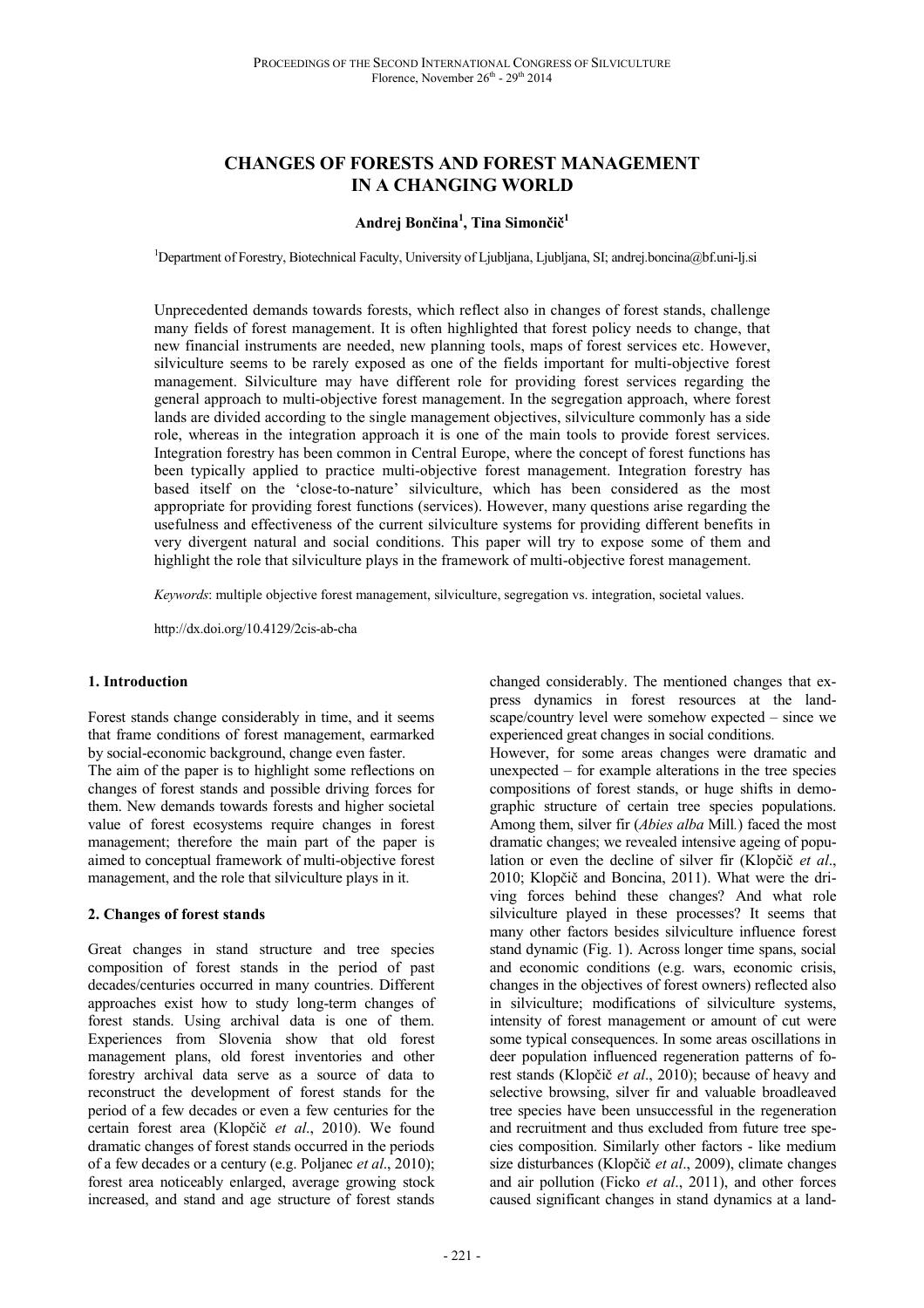scape or country level. Some of them (e.g. changes in environment) had direct impact on forest stand dynamic, while many of them indirectly through modifications of silviculture activities. Among the latter social-economic conditions seem to be crucial. Changes in economy and social values often reflect in new demands of society for forest good and services, therefore development or modifications of multi-objective forest management were needed.

# **3. Shift to multi-objective forest management**

From the beginning of 'regular forest management', forest management objectives have changed considerably. Demands for new services or an increased importance of existing ones are apparent.

The crucial question of the forest management concept is how to effectively provide various services. Experiences from the globe (e.g. Angelstam *et al*., 2005; Nitschke and Innes, 2005) show that spatiallybased approach to forest management is needed, which means classification of forest areas according to priority management objectives. Management objectives define the type of services to be provided by forestry activities in a given area. There are three main arguments for such spatially based approach (Simončič *et al*., 2013):

- public or owners' demands for goods and services are not equally distributed throughout the forest land;

- natural potential (e.g. site conditions) for delivery of desired goods and services is not uniform throughout the forest area;

- spatially based approach increases management possibilities for providing the desired goods and services.

There are many possible ways to spatially allocate forest lands to provide forest services, but two main approaches to multi-objective forest management can be exposed (Borchers, 2010; Bončina, 2011) – integration and segregation approach. In the integration approach, multiple management objectives are considered in the same forest area, and thus more services are delivered from the same forest land. Still, the importance of particular management objectives can be different regarding the demands of forest owners, public, or natural conditions. In the segregation approach, forest area is separated according to a single management objective, whereas multiple services are provided from separated lands on a larger scale. In reality mixes of both approaches are used. At the globe, there are more forest management approaches with prevailingly segregation elements, although there are significant differences in how forest services are provided on regional or local scales (e.g. Koch and Skovsgaard, 1999; Angelstam *et al*., 2005). Segregation approach is especially common in countries with vast forest areas and large share of publicly owned forests. In Central Europe, characterized by limited forest lands, large share of scattered private lands and high density of population, forest management is based mainly on the integration elements. There is a specific historical background in regulating forest use in Central European countries, characterized by long-term tradition in administrative and planning regulations, and

early awareness of high public value in all forests. Such regulations were partly a reflection of catastrophic events in the end of  $19<sup>th</sup>$  century that strengthened the public importance of private lands (Kräuchi *et al*., 2000). These processes imply that previous development of forest management considerably traces its future development. In both approaches to multi-objective forest management, 'priority areas' are an important tool for providing desired services. Priority areas are an umbrella term for different kinds of forest areas with special importance for multi-objective forest management which have explicit legal commitments either by national acts, forest plans or by some other legal means (Simončič *et al*., 2013). The types of priority areas and processes for their designation differ significantly among countries in regard to the type of services considered, spatial scale of designation, designation and management authorities, and the types of management activities allowed/practiced.

Divergent characteristics on how management objectives (forest services) are considered under both - integration and segregation approach to multi-objective forest management lead to a very different role of silviculture in each of the approaches. In the segregation model, forest services are often provided by restrictions of forest management (e.g. Zhang, 2005); therefore silviculture may be less important. Whereas in the integration model, activities to provide forest services commonly include different activities of forest management, from silviculture, infrastructure etc.

### **4. The integration forestry, forest functions and ecosystem services**

In Slovenia, and in Central Europe in general, two types of priority areas have been typically used: 1) protected forest areas and 2) forest function areas.

The most common example of the first are protection forests in the Alps, which are declared by federal or municipal regulations due to their outstanding public importance for protecting settlements and infrastructure against natural hazards. Other important examples of protected forests include national forest reserves, forests in national parks and other. The majority of priority areas are so called 'forest function areas'. The concept of forest functions is based on the designation of areas with important forest functions that are of relatively higher importance for the selected forest services (functions) than the surrounding forest area (Blum *et al*., 1996).

The concept of forest functions has been common in Central Europe, especially in Switzerland, Germany, Austria and Slovenia, where the forest function maps have been one of the main tools to practice multi-objecive forest management. Forest function areas are imortant for many reasons: they provide an overview of the public importance of forests, they are a tool for forest policy, a tool to collaborate with public and other instiutions in forest areas, a tool for collaboration in spatial planning, a basis for forest valuation, frame for financial instruments, and for planning multiple forest land-use and strategic management objectives (identification of conflicts etc.). The term forest function has been typical in Central Europe. In other countries, the term 'ecosystem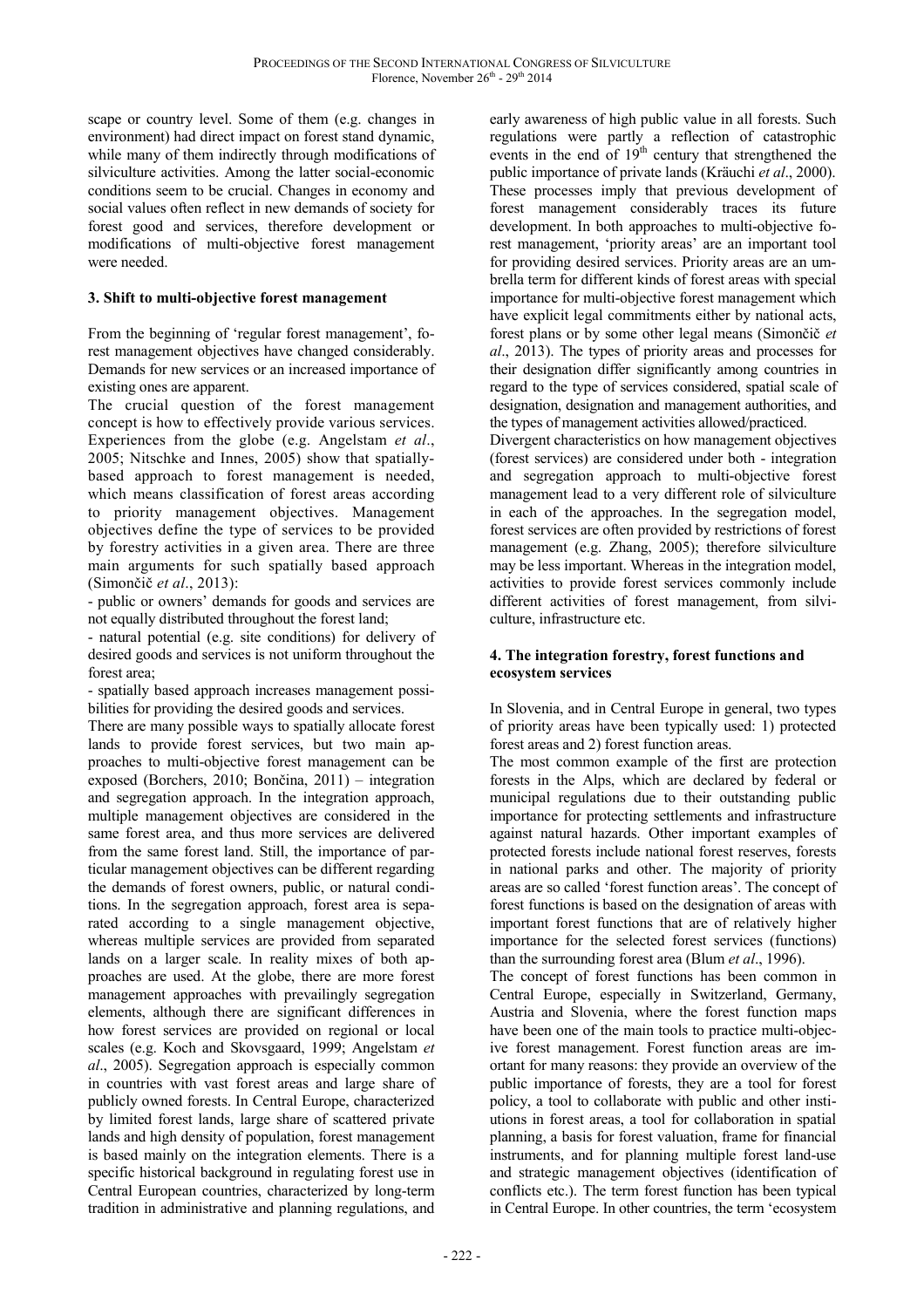services' has recently been brought up (e.g. MEA, 2005). It seems that the concept of ecosystem services is gaining quite high support also in Europe (EUSTAFOR and Patterson, 2011; Pistorius *et al*., 2011). In the integration model, silviculture is one of the main tools to provide the desired ecosystem services. Silviculture activities influence the structure and composition of forest communities and thus also the on-going processes, all of which are the basis for provision of forest services (Fig. 3). The integration approach to multi-objective forest management has largely relied on the principles of 'close-to-nature silviculture', which has been considered as appropriate for providing ecological, economic and social forest functions. It is described in different ways; it efforts to maintain 'natural' biodiversity of forest ecosystems, management activities should be adapted to site conditions, it follows natural stand dynamics, and it should avoid clichés in forest management.

The latter seems to be crucial for multi-objective forest management. However, given the changing societal values, climatic changes and frame conditions, it is questionable whether the current 'close-to-nature' silviculture systems are able to provide the desired services to society. Close-to-nature silviculture is often simplified as to use only one of traditional silviculture systems (e.g. the selection system or irregular shelter-wood systems) across the landscape. Close-to-nature silviculture should be understood more broadly, encompassing combination of different systems and practices applied across the regions that vary due to site conditions, but also due to societal values etc. This approach is known as 'a free silviculture' (Mlinšek, 1968). Providing desired services should be one of the main reasons for diversification of silvicultural activities across the forest land (besides the site conditions). Therefore spatial designation of forest services, such as a map of forest functions, might be a helpful tool for searching the most efficient silvicultural activities. However, the forest function map has often been criticized due to weak relation with the management activities aimed at providing the desired services (e.g. Weiss *et al*., 2002; Simončič *et al*., 2013).

Therefore, the relevant questions arise: are forest function areas really needed to practice multi-objective silviculture or can management activities be adapted to forest services without any spatial designations? Probably for some services, e.g. for recreation, a designation of forest functions is useful to show where additional activities are needed. But for some services, like nature conservation, societal values can be considered in silviculture without being spatially exactly designated.

Increasing societal forest values are a new big challenge for silviculture; the important question is how silviculture can be useful and more efficient for providing different benefits in very divergent natural and social conditions.

New demands somehow change the current tasks and focus of silviculture; it used to be oriented to wood production, from the 1990' nature conservation became an important issue, and with society development societal values became more important. One of the priority topics of the silviculture should be to bridge the gap between these three directions. These dilemmas will be crucial for further development of integration forestry.

# **5. Prospects**

There are unprecedented changes in the frame conditions of forest management – social and economic conditions, and consequently management objectives, which, together with environmental impacts, especially climate change, strongly influence current and future development of forest stands. Progress in wood processing industry is evident, and new ways of timber use can be expected. What consequences do the changes of frame conditions mentioned above bring for silviculture and forest management in general?

Probably a shift from a rather rigid to much more flexible silviculture strategies is needed to provide desired outcomes in progressively changeable and uncertain social, economic, and environmental conditions.



Figure 1. Driving forces of changes of forest stands.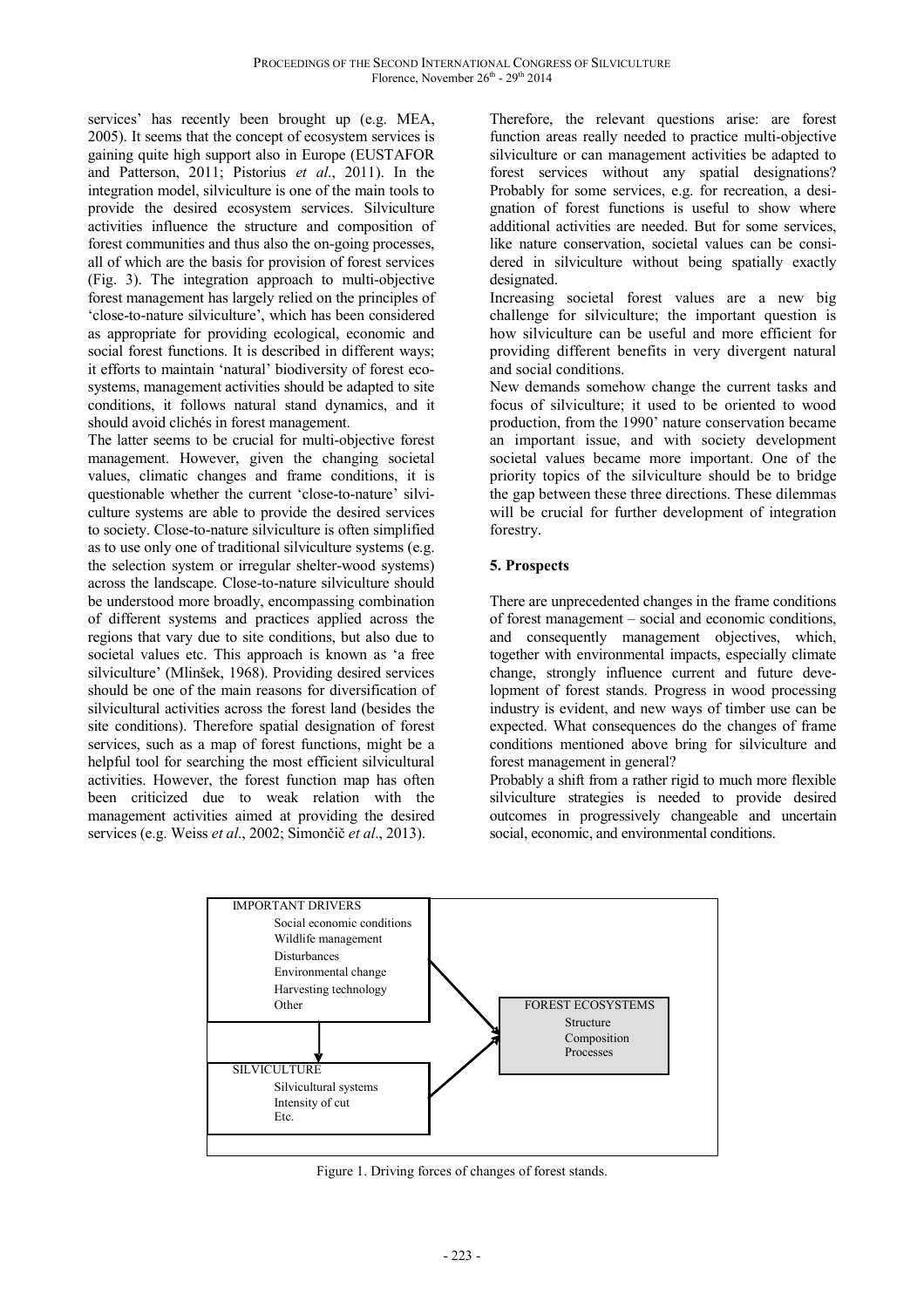

Figure 2. Illustration of the main approaches to multi-objective forest management (left: segregation; right: integration, in the middle: a combination of both approaches).



Figure 3. Forest management for multi-objective forest management (modified after Bončina, 2011). (PA–priority area).

#### **BIBLIOGRAPHY**

- Angelstam P., Kapylova E., Korn H., Lazdinis M., Sayer J.A., Teplyalkov V., Törnblom J., 2005 – *Changing forest values in Europe*. In: Forests in landscapes Ecosystem approaches to sustainability. Sayer J.A. and Maginnis S. (eds.) London, Earthscan, pp. 59-74.
- Blum A., Brandl H., Oesten G., Rätz T., Schanz H., Schmidt S., Vogel G., 1996 – *Wirkungen des Waldes und Leistungen der Forstwirtschaft*. Allgemeine Forstzeitschrift, 51 (1): 22-26.
- Bončina A., 2011 *Conceptual approaches to integrate nature conservation into forest management: a Central European perspective*. International Forestry Review, 13 (1): 13-22. http://dx.doi.org/10.1505/ifor.13.1.13
- Borchers J., 2010 *Segregation versus Multifunktionalität in der Forstwirtschaft*. Forst Holz, 65 (7/8): 44-49.
- EUSTAFOR, Patterson T., 2011 *Ecosystem services in European state forests*. European State Forest Association, Brussels. pp. 40.
- Ficko A., Poljanec A., Bončina A., 2011 *Do changes in spatial distribution, structure and abundance of silver fir (*Abies alba *Mill.) indicate its decline?*. Forest Ecology and Management, 261 (4): 844-854. http://dx.doi.org/10.1016/j.foreco.2010.12.014

Klopčič M., Poljanec A., Gartner A., Bončina A., 2009

– *Factors related to nature disturbances in mountain Norway spruce (*Picea abies*) forests in the Julian Alps*. Écoscience, 16 (1): 48-57.

http://dx.doi.org/10.2980/16-1-3181

Klopčič M., Jerina K., Bončina A., 2010 – *Long-term changes of structure and tree species composition in Dinaric uneven-aged forests : are red deer an important factor*? European Journal of Forest Research, 129 (3): 277-288.

http://dx.doi.org/10.1007/s10342-009-0325-z

- Klopčič M., Bončina A., 2011 *Stand dynamics of silver fir (*Abies alba *Mill.)-European beech (*Fagus sylvatica *L.) forests during the past century: a decline of silver fir?*. Forestry, 84 (3): 259-271. http://dx.doi.org/10.1093/forestry/cpr011
- Koch N.E., Skovsgaard J.P., 1999 *Sustainable management of planted forests: some comparison between Central Europe and the United States*. New Forests, 17 (1-3): 11-22.

http://dx.doi.org/10.1023/A:1006520809425

Kräuchi N., Brang P., Schönenberger W., 2000 – *Forests of mountainous regions: gaps in knowledge and research needs.* Forest Ecology and Management, 132 (1): 73-82.

http://dx.doi.org/10.1016/S0378-1127(00)00382-0

- MEA (Millennium Ecosystem Assessment) 2005 *Ecosystems and human well-being: Current state and trends*. Washington DC, Island Press.
- Mlinšek D., 1968 *Sproščena tehnika gojenja gozdov na osnovi nege*. Poslovno združenje gozdnogospodarskih organizacij, Ljubljana, pp. 117.
- Nitschke C.R., Innes J.L., 2005 *The application of forest zoning as an alternative to multiple-use forestry*. In: